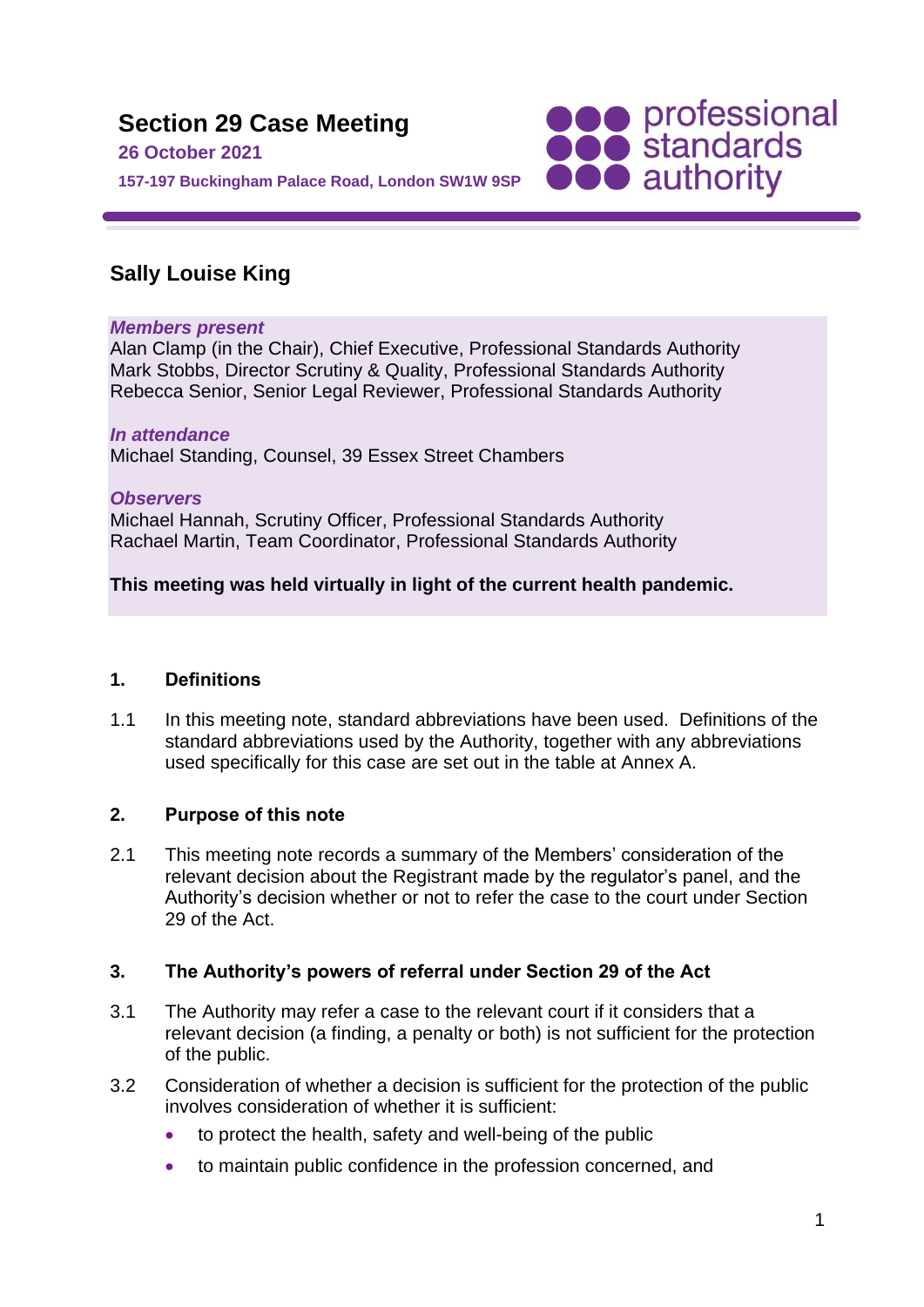- to maintain proper professional standards and conduct for members of that profession.
- 3.3 This will also involve consideration of whether the panel's decision was one that a disciplinary tribunal, having regard to the relevant facts and to the object of the disciplinary proceedings, could not reasonably have reached; or was otherwise manifestly inappropriate having regard to the safety of the public and the reputation of the profession (applying *Ruscillo*<sup>1</sup> ).

### **4. Conflicts of interest**

4.1 The Members did not have any conflicts of interest.

### **5. Jurisdiction**

5.1 The Legal Advisor confirmed that the Authority had jurisdiction to consider the case under Section 29 of the Act. Any referral in this case would be to the High Court of Justice of England and Wales and the statutory time limit for an appeal would expire on 5 November 2021.

### **6. The relevant decision**

- 6.1 The relevant decision is the Determination of the Panel following a hearing which concluded on 31 August 2021.
- 6.2 The Panel's Determination which includes the charges and findings is set out at Annex B.

### **7. Documents before the meeting**

- 7.1 The following documents were available to the Members:
	- Determination of the panel dated 31 August 2021
	- The Authority's Detailed Case Review
	- Transcripts of the hearing dated 31 August 2021
	- Counsel's Note dated 25 October 2021
	- CE Decision letter
	- CE Masters
	- Substantive Meeting Exhibits
	- Meeting decision letter
	- The NMC's Indicative Sanctions Guidance
	- The Authority's Section 29 Case Meeting Manual

<sup>&</sup>lt;sup>1</sup> CRHP v Ruscillo [2004] EWCA Civ 1356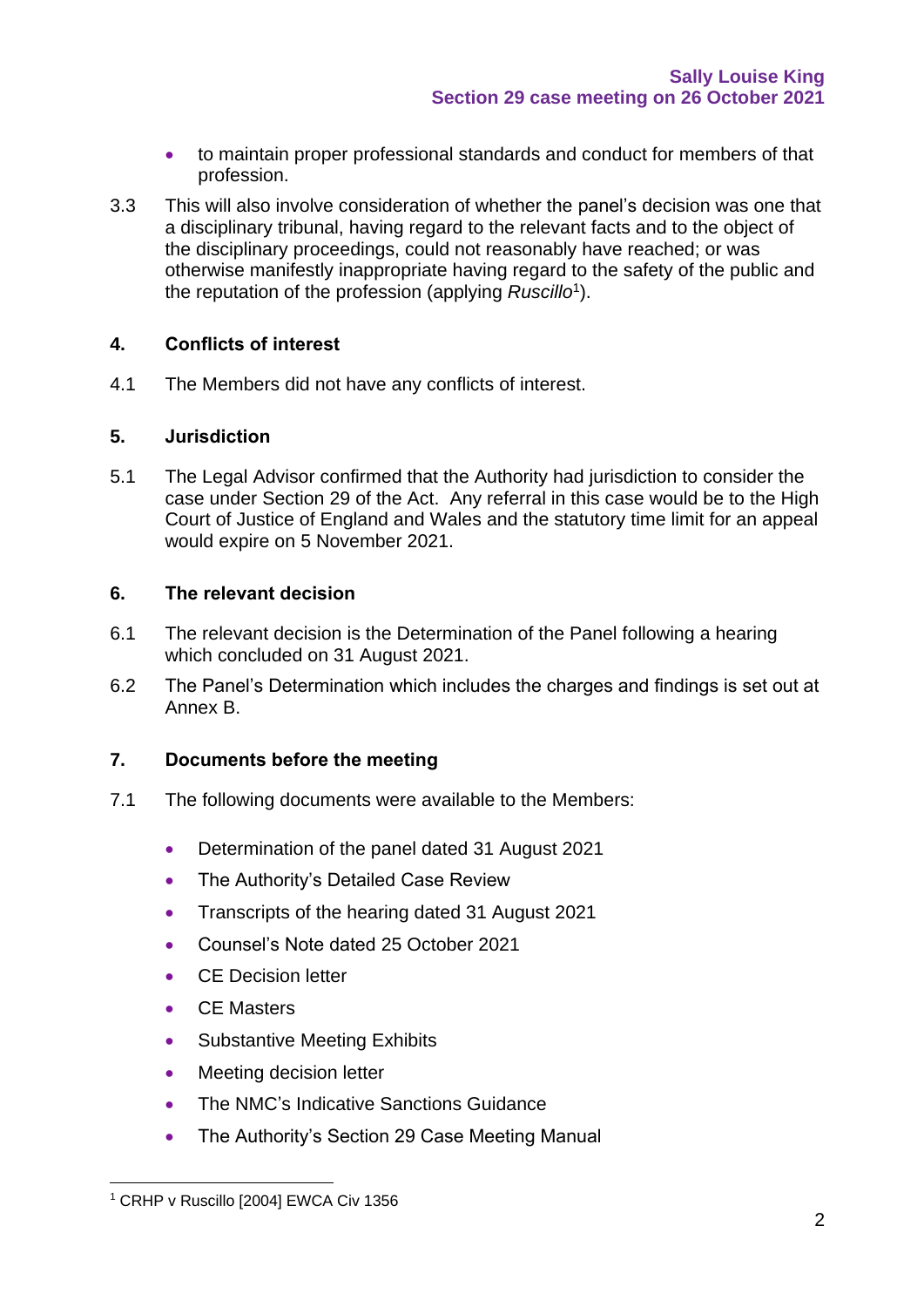7.2 The Members and the Legal Advisor were provided with a copy of a response from the NMC to the Authority's Notification of s.29 Meeting. The Members considered the response having received legal advice and after they reached a conclusion on the sufficiency on the outcome.

### **8. Background**

- 8.1 At the material time the registrant worked as the Nurse Manager at a Medical Practice. In 2018 a CQC inspection revealed that several Patient Group Directions (PGD) had been signed inappropriately. The CQC concluded that the Practice required improvement and a follow up inspection was due on 7 February 2019.
- 8.2 The registrant kept the signed PGDs in a folder in her room. The registrant claimed that, about one week before the inspection, she was reviewing the PGD documentation and realised it was not complete as some were not signed off by the authorising manager. She took the folder home. She could not find completed documents. During the local investigation she said that she forged Dr RG's signature on those documents (Dr RG being the authorising manager) and did not forge any other signatures.
- 8.3 In fact, the registrant had created new PGDs and in so doing forged the signatures of 2 nursing colleagues and Dr RG. She stated that she only replicated the forms that she knew had been signed– she did not create one for typhoid as she was not sure that there had ever been an original document.
- 8.4 On 7 February 2019, the CQC inspectors identified that the PGD for the typhoid vaccine was missing. The inspectors requested information on how many patients had received the vaccine since the previous PGD had expired. The GP partners discovered the registrant's deception when gathering this data. Dr RG was looking in the PGD folder and noted what she considered to be forgeries of her signature.
- 8.5 On 8 February 2019 Dr RG met with the registrant. The registrant admitted that she had forged Dr RG's signature on the forms identified in the meeting. She told Dr RG that there was nothing else she needed to know. The practice suspended the registrant during the investigation.
- 8.6 On 11 February 2019 Dr RG met with the registrant a second time. During this meeting, Dr RG asked the registrant if the signatures of the nurses, DD and KM, were genuine. The registrant confirmed that they were.
- 8.7 After this meeting the registrant contacted DD and KM. She told them she had forged their signatures and asked them to lie and claim the forged signatures were theirs. It was during these calls that the registrant said that the Practice could be closed if they did not support her story (she claims that this was because of what Dr RG had said to her). The NMC case was this was an attempt to place undue pressure on these colleagues to maintain the deception. This conduct did not come to light until July 2019.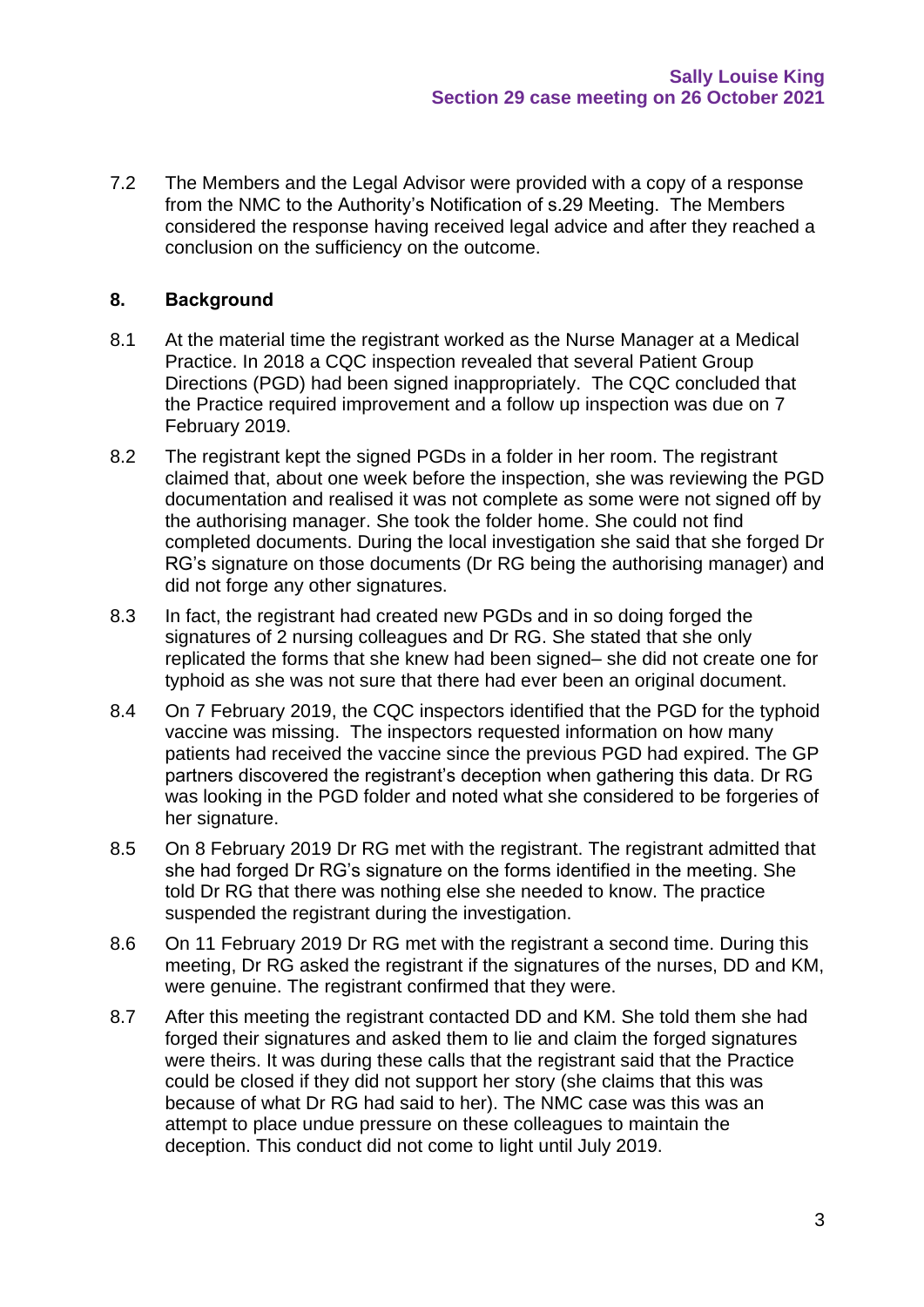- 8.8 Between 12 and 14 February 2019 Dr RG interviewed DD and KM. Four forged signatures were identified. The Practice gave the registrant a 12-month warning.
- 8.9 In July 2019, as part of an unrelated grievance, DD said that the registrant had asked DD to lie to cover up the registrant's dishonesty. KM confirmed the same had happened to her.
- 8.10 The Practice referred the registrant to the NMC.
- 8.11 The registrant admitted all the charges brought by the NMC. The case was considered at a meeting. While the registrant provided written submissions for the case examiners, she does not appear to have provided any additional documentation for the final hearing.
- 8.12 The Assistant Registrar rejected the registrant's request for voluntary erasure.

### **9. Applying Section 29 of the 2002 Act**

- 9.1 The Members considered all the documents before them and received legal advice.
- 9.2 The Members discussed the following concerns about the decision:

#### *Did the panel appropriately consider the seriousness of the misconduct?*

- 9.3 The Members considered whether the panel had grappled with the true seriousness of the misconduct and whether this was identifiable in the determination.
- 9.4 The Members noted that there is no express reference to the SG and in particular the SG which includes "considering sanctions for serious cases" in the decision. The Members also considered the panel's decision confusing. It was not clear what the panel found in terms of risk and public protection. The Members further considered that the decision was full of standard phrases regularly used in decisions which bore little relevance to the issues the case raised.
- 9.5 The Members were concerned that the panel appeared to have considered the allegations as a single instance of dishonesty when this was not the case. The registrant did not disclose her dishonesty despite being given several opportunities to do so. In the Members opinion this made her conduct more serious and gave rise to concerns regarding attitude and candour.
- 9.6 Furthermore, the registrant attempted to persuade junior colleagues, one of whom she line managed, to lie. While arising from the same instance of misconduct, in the Members opinion these actions made it difficult to view this as a single instance of dishonesty. The fact that the panel had characterised the incident as a single incident suggested that they had not understood the seriousness of the matter.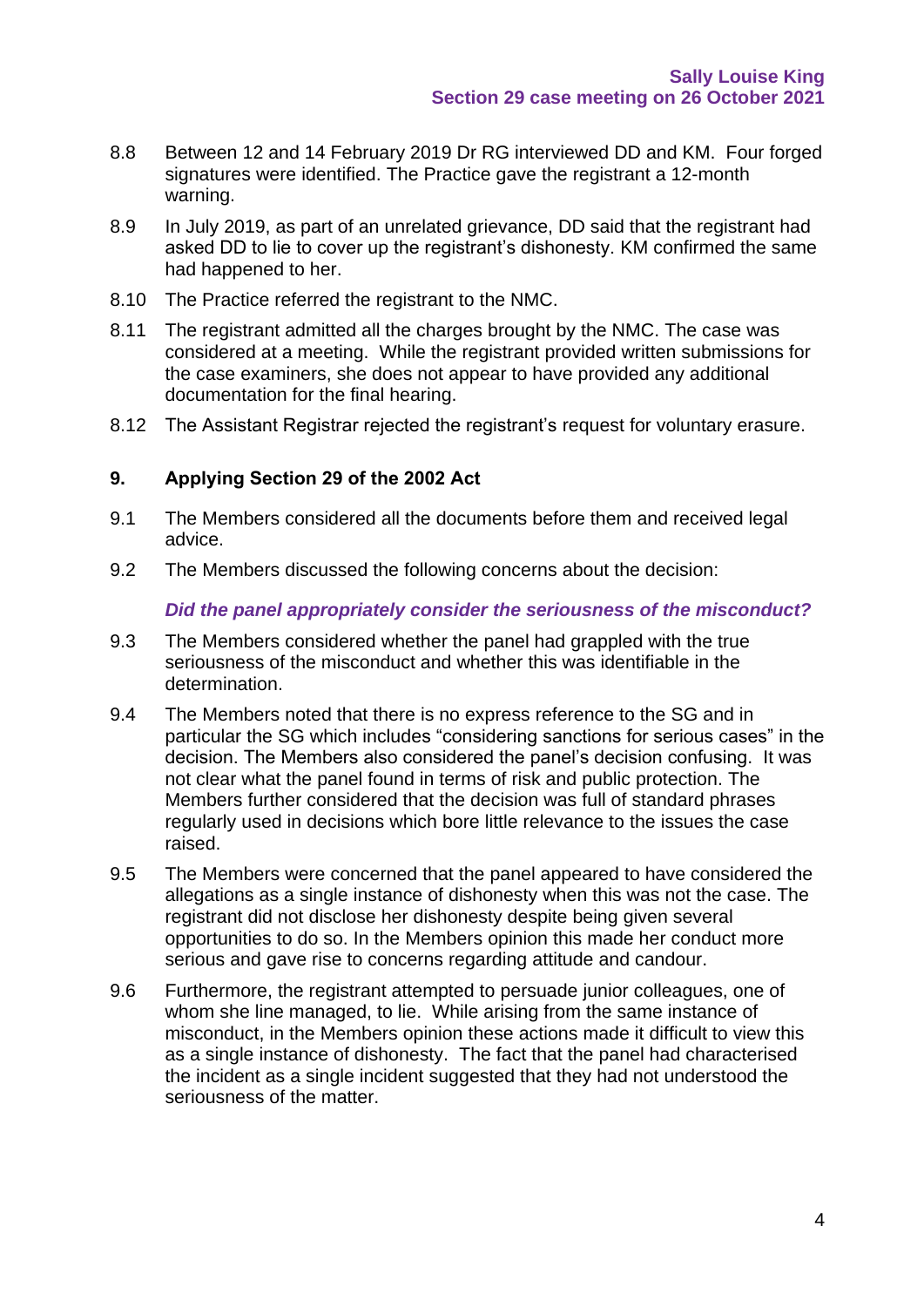## *Did the panel correctly approach the issues of insight and remediation?*

- 9.7 The Members considered whether the Panel should have addressed all the relevant factors set out within the SG and their specific findings on insight and risk of repetition.
- 9.8 At the impairment stage, the panel noted that the registrant had not demonstrated insight into her actions due to her failure to provide a reflective piece that addressed the impact of her actions. The panel considered the misconduct capable of remediation but that there was no evidence of remediation. The panel also considered that there was a risk of repetition.
- 9.9 The Members noted that one of the factors noted within the SG as being indicative of a suspension being an appropriate sanction is, *"the Committee is satisfied that the nurse, midwife or nursing associate has insight and does not pose a significant risk of repeating behaviour."*<sup>2</sup> The Members were concerned that, having previously found that there was a risk of repetition and that the registrant had not shown insight, the panel did not explain why these findings were not taken into account at the sanction stage or why, despite them, a suspension was appropriate in this case.

### *Was all the relevant information placed before the panel?*

- 9.10 Having had sight of the Case Examiner's bundle the Members considered whether a document by the Director of Quality and Nursing from the Clinical Commissioning Group which was produced following a meeting with the registrant in July 2019 should have been placed before the panel.
- 9.11 The document highlighted concerns regarding potential lack of integrity and possibly dishonesty. The document indicated that the registrant had allowed another person to sign her reflective accounts paperwork, to confirm that discussions had taken place when they had not. No allegations were brought against the registrant in relation to this incident.
- 9.12 The Members considered that this evidence ought to have been seen by the panel as it was potentially indicative of repeated dishonesty. The Members considered it relevant to impairment and sanction as there was already an inquiry into the registrant's integrity when this incident occurred. The Members noted the similarity in that both incidents concerned forged documents and how the registrant chose to deal with them. For example, it was noted in the document that the Registrant 'completely panicked', which is the same response given in relation to the other incidents. The Members were concerned by the decision not to investigate this further incident further by the NMC as it was clearly material to the assessment of the misconduct and likelihood of further repetition.

#### *Did the panel provide adequate reasons for their decision on sanction?*

9.13 The Members considered whether the panel had given sufficient reasons for their decision to suspend the registrant rather than erase.

<sup>2</sup> Sanctions Guidance page 17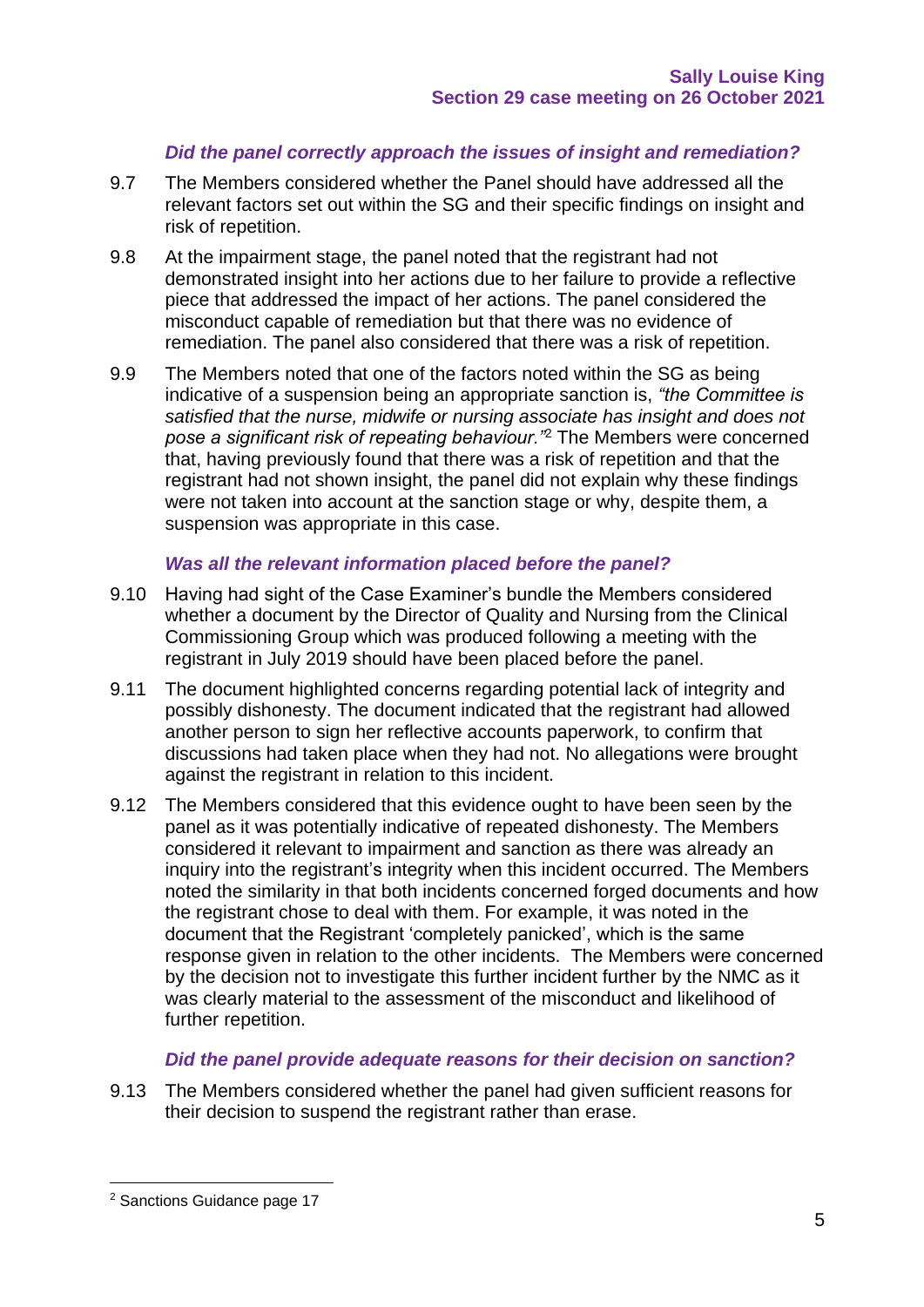- 9.14 The Members felt the decision was poorly drafted and contained a number of 'stock' phrases which bore little relevance to the issues the case raised. While the panel were entitled to state that the registrant had shown some insight based on her admissions, they also made several comments regarding the risk of repetition indicating limited insight. The Members concluded that the panel needed to be clearer in their comments on insight as to the level of insight shown by the registrant. The Members considered that the sanction decision did not adequately explain why the panel found the misconduct to be remediable given the cover ups and lack of insight.
- 9.15 The Members also found the panel's decision on impairment difficult to follow. The allegations were noted as not raising public protection concerns but the Members were concerned that the panel failed to fully address the registrant's attitudinal issues and her repeated dishonesty. Furthermore, the panel said it considered the misconduct remediable but did not indicate how this could be achieved, given the registrant's limited insight and her intention never to work as a nurse again.
- 9.16 The Members concluded that the panel's reasons were inadequate. This was very serious conduct involving repeated dishonesty. It is not evident from the panel's reasoning that it fully grappled with this. Furthermore, the Members considered that there was no evidence to support one of the mitigating factors (the context surrounding the incident). The Members questioned whether the panel had given too much weight to irrelevant factors when choosing to suspend. Overall, the Members considered that the balance struck in favour of the mitigating factors undermined the sanction decision.

#### *Was the decision to suspend, rather than erase, wrong?*

- 9.17 The Members considered that, had the panel been provided with the document noting a further potential instance of dishonesty by the registrant, it would have had to consider more closely whether erasure was warranted.
- 9.18 The Members considered that the reasoning was so poor in this case it was difficult to establish why the panel had chosen to suspend rather than erase. The Members considered that with appropriate reasoning, it might have been possible for a panel to conclude that a suspension was appropriate. However, the reasons given by the panel were not adequate to explain its thinking in this case.
- 9.19 The Members concluded that given the number of instances of dishonesty coupled with a lack of insight suggested that the Registrant may have a harmful deep seated attitudinal problem which is more difficult to remediate. The Members considered that there were a number of aggravating factors in this case which, suggested that erasure may have been appropriate. The Members discussed that these factors were consistent with those in the NMC sanctions guidance which indicated that erasure may have been appropriate.

#### **Conclusion on insufficiency for public protection**

9.20 The Members concluded that the panel's decision to suspend the registrant was insufficient for public protection. The Members were concerned that there had been a failure to fully investigate a further potential instance of dishonesty which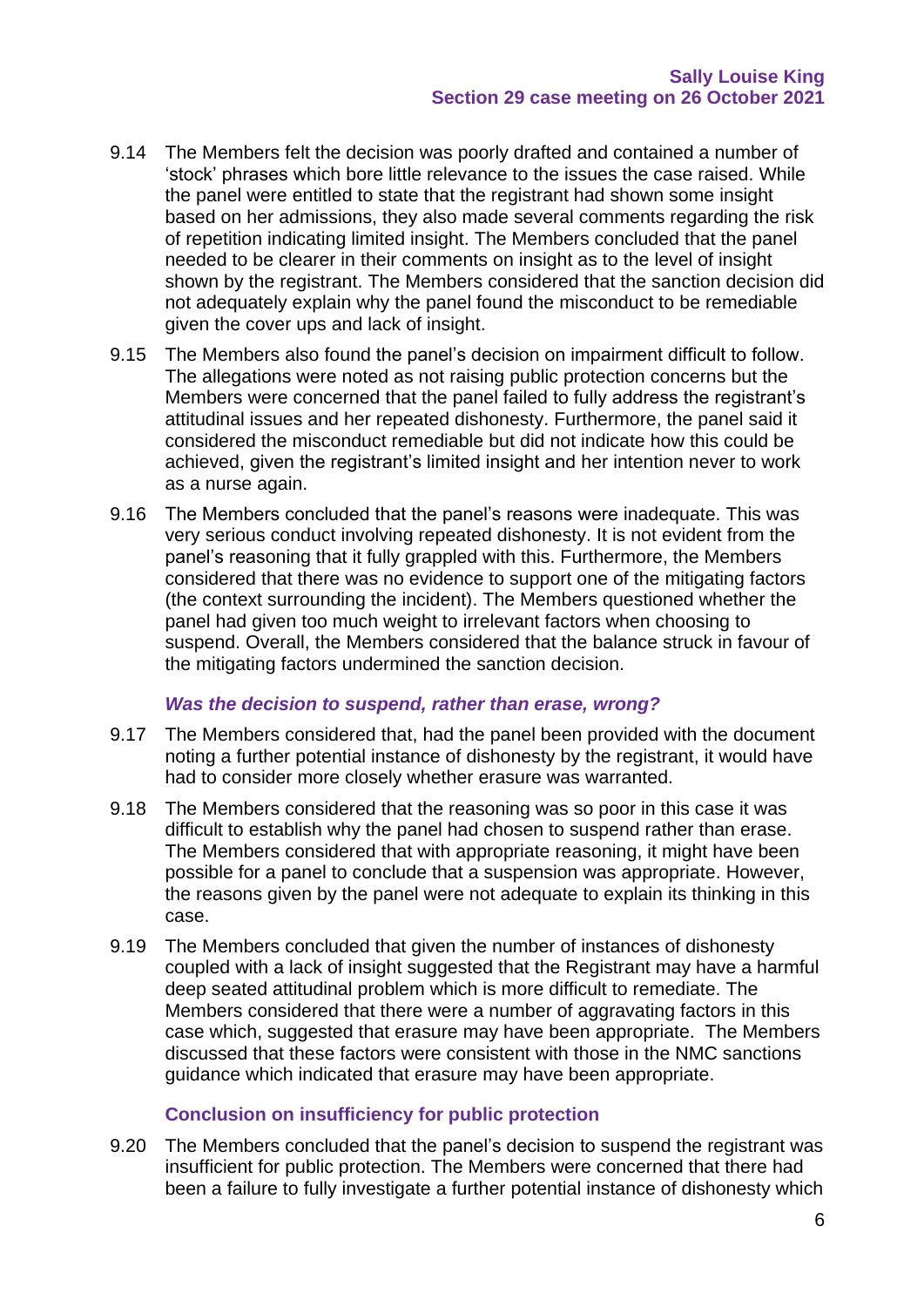may mean that the case was under prosecuted. The Members were concerned with the response from the NMC in which they said it would have been disproportionate to investigate these matters. The NMC noted that the more serious allegations of dishonesty were pursued and the additional matter was unrelated. The NMC further noted that it would have been disproportionate to investigate the additional matter. The Members strongly disagreed and considered that this approach was not consistent with the overarching objective.

9.21 The Members felt that the panel had failed to fully grapple with the seriousness of the misconduct. The registrant's abuse of her position to put pressure on colleagues to conceal her dishonesty her failure to initially admit her conduct exacerbated the seriousness of the misconduct. Furthermore, the panel failed to give adequate reasons at the sanctions stage as to why a suspension was appropriate over erasure.

#### **10. Referral to court**

- 10.1 Having concluded that the panel's Determination was insufficient for public protection, the Members moved on to consider whether they should exercise the Authority's discretion to refer this case to the relevant court.
- 10.2 In considering the exercise of the Authority's discretion, the Members received legal advice as to the prospects of success and took into account the need to use the Authority's resources proportionately and in the public interest.
- 10.3 Taking into account those considerations, along with advice on the prospects of success, the Members agreed that the Authority should exercise its power under Section 29 and refer this case to the High Court of Justice of England.

**Alan Clamp (Chair) Dated**

**16/11/21**